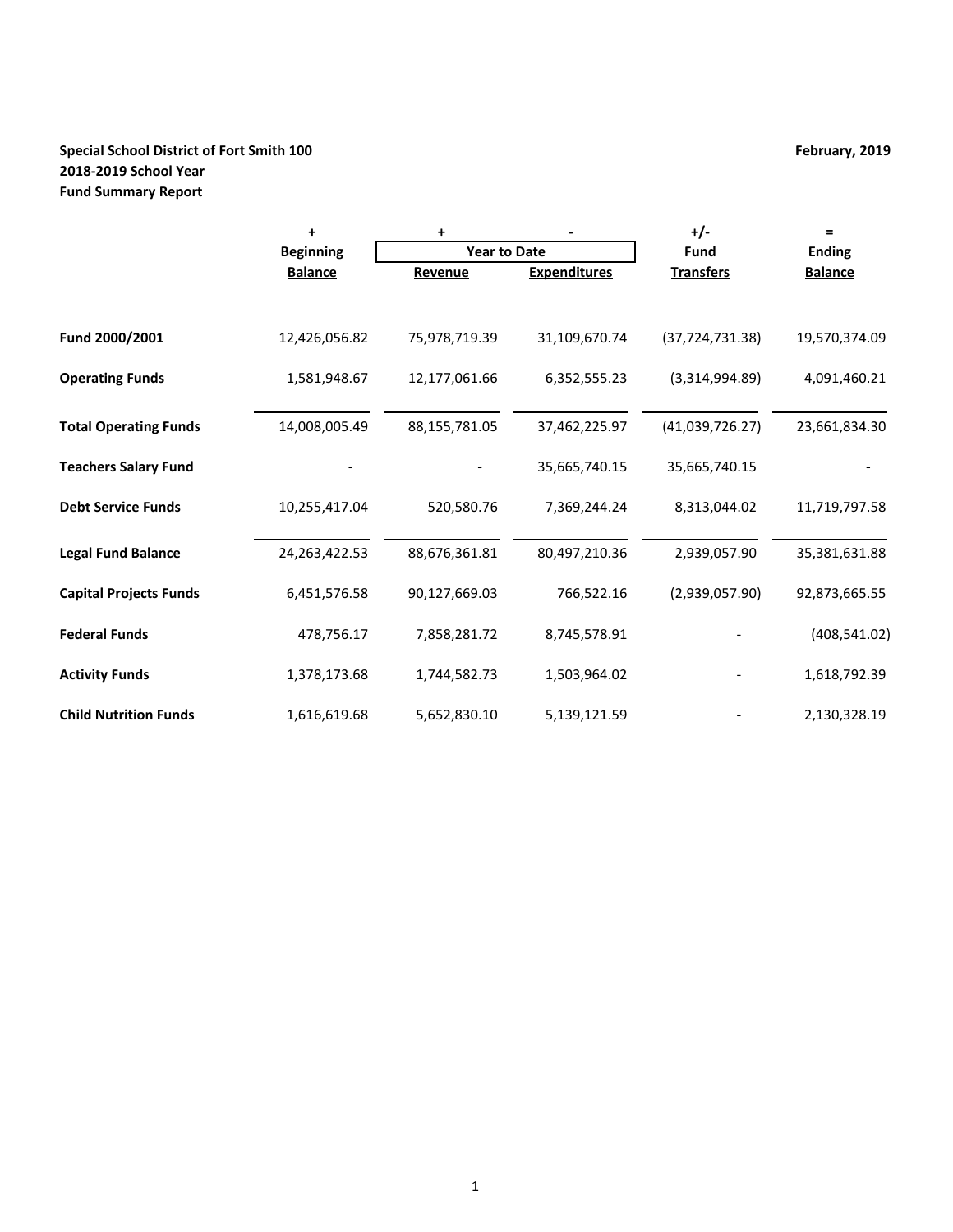# **Special School District of Fort Smith 100 February, 2019 February, 2019 2018-2019 School Year Revenue Report**

|                                    |                |               |               | (Excess) or           |
|------------------------------------|----------------|---------------|---------------|-----------------------|
|                                    | February, 2019 | Year to Date  | <b>Budget</b> | <b>Short of Funds</b> |
| Property Taxes - Jul-Dec           |                | 32,184,150.55 | 35,111,180    | 2,927,029             |
| Property Taxes - Jan-Jun           | 406,345.76     | 2,392,980.82  | 17,716,322    | 15,323,341            |
| Property Taxes - Delinquent        | 319,503.32     | 1,183,519.88  | 2,300,000     | 1,116,480             |
| Property Taxes - Excess Comm       |                | 443,335.78    | 1,625,092     | 1,181,756             |
| Revenues in Lieu of Taxes          |                | 586,737.74    | 600,000       | 13,262                |
| Penalties/Interest on Tax          | 2,784.72       | 17,119.54     |               | (17, 120)             |
| <b>Interest Revenue</b>            | 50,139.91      | 313,527.81    | 350,000       | 36,472                |
| Contributions                      | 8,000.00       | 99,000.00     | 100,000       | 1,000                 |
| <b>Turf Sponsorships</b>           |                | 32,500.00     |               | (32, 500)             |
| Sale/Loss Compensation             | 20,234.23      | 20,234.23     |               | (20, 234)             |
| <b>State Foundation Funding</b>    | 4,816,809.00   | 38,506,598.00 | 57,752,417    | 19,245,819            |
| 98% Uniform Rate of Tax            |                |               | 1,002,384     | 1,002,384             |
| <b>Other Local Revenue</b>         | 8,865.72       | 178,932.59    | 237,193       | 58,260                |
| Daycare Fees                       | 21,280.00      | 142,760.00    | 187,042       | 44,282                |
| Severance Tax                      |                | 345.82        | 1,000         | 654                   |
| Special Ed Supervision             |                |               |               |                       |
| Special Ed Catastrophic            |                |               |               |                       |
| <b>Residential Treatment</b>       | 120,300.00     | 311,400.00    | 1,100,000     | 788,600               |
| <b>Professional Development</b>    |                | 388,548.00    | 388,548       |                       |
| <b>ALE</b>                         |                | 310,585.00    | 388,231       | 77,646                |
| <b>ELL</b>                         |                | 1,103,570.00  | 1,224,236     | 120,666               |
| <b>NSL</b>                         | 971,602.00     | 6,835,621.73  | 10,757,897    | 3,922,275             |
| <b>Workforce Centers</b>           |                | 180,374.76    | 131,104       | (49, 271)             |
| <b>General Facility Funds</b>      |                |               |               |                       |
| Debt Service Funds                 |                | 34,232.00     |               | (34, 232)             |
| <b>Student Growth Funds</b>        |                |               |               |                       |
| <b>Declining Enrollement Funds</b> |                | 304,535.00    |               | (304, 535)            |
| College & Career Readiness         |                |               |               |                       |
| <b>Broadband Match</b>             |                |               |               |                       |
| Other State Funds                  | 71,200.50      | 663,983.28    | 333,966       | (330, 017)            |
| <b>Adult Education</b>             | 73,230.51      | 491,816.46    | 996,947       | 505,130               |
| <b>State Preschool</b>             | 23,717.00      | 142,302.00    | 237,170       | 94,868                |
| <b>ABC Grant</b>                   | 198,815.06     | 1,287,070.06  | 1,554,650     | 267,580               |
| Indirect Cost Revenue              |                |               | 284,815       | 284,815               |
| <b>Total</b>                       | 7,112,827.73   | 88,155,781.05 | 134,380,193   | 46,224,410            |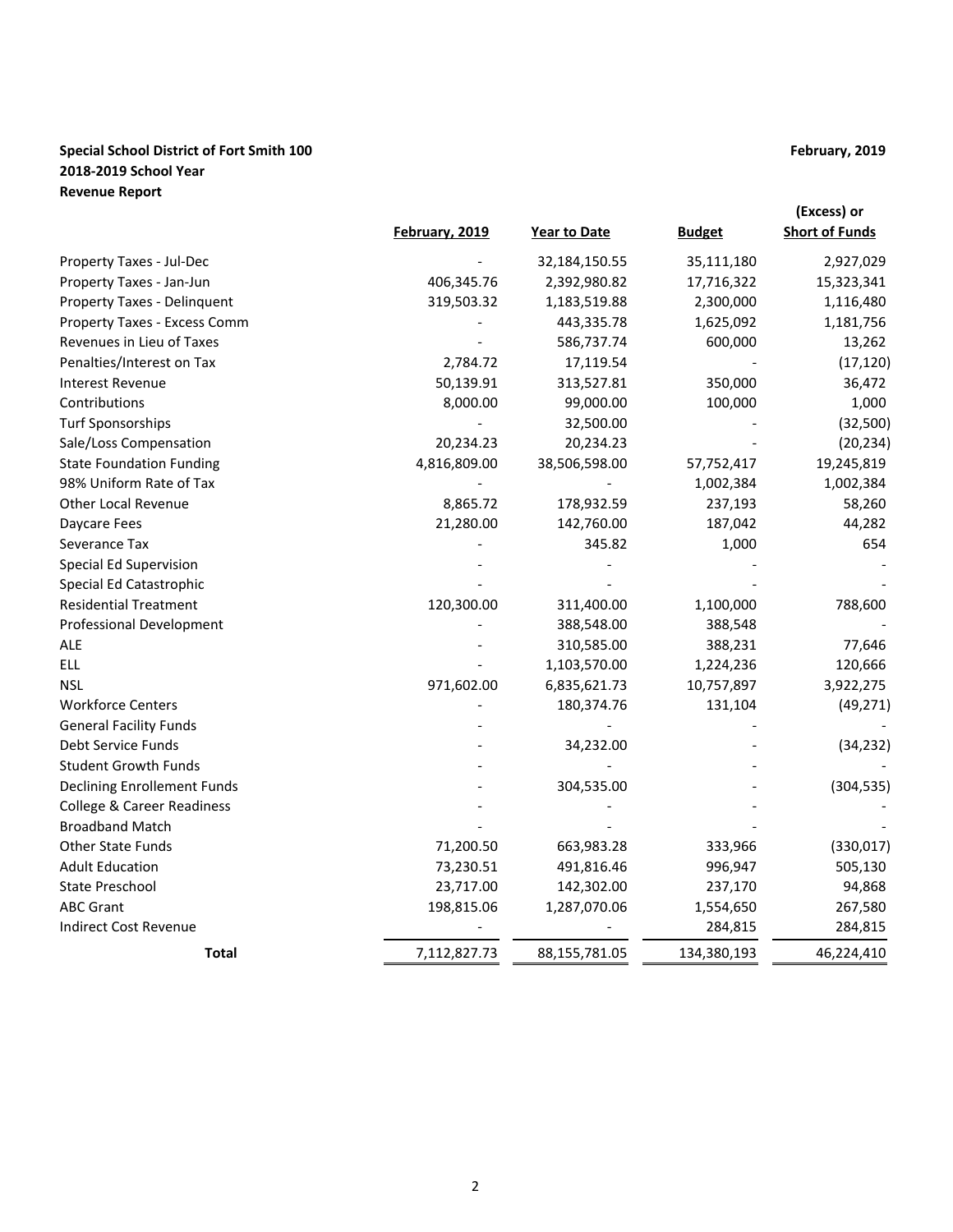# **Special School District of Fort Smith 100 February, 2019 February, 2019 2018-2019 School Year Expenditure Report**

|                                     | February, 2019 | <b>Year to Date</b> | <b>Budget</b> | (Overage) or<br><b>Left to Spent</b> |
|-------------------------------------|----------------|---------------------|---------------|--------------------------------------|
| <b>Teachers Salary Fund</b>         |                |                     |               |                                      |
| <b>Regular Education</b>            | 3,129,473.68   | 20,578,417.53       | 38,247,776    | 17,669,359                           |
| <b>Special Education</b>            | 493,307.96     | 3,192,696.14        | 6,052,864     | 2,860,167                            |
| <b>Vocational Education</b>         | 233,122.14     | 1,460,073.78        | 2,542,376     | 1,082,303                            |
| <b>Compensatory Education</b>       | 158,445.69     | 1,024,176.16        | 1,994,940     | 970,764                              |
| <b>Other Education</b>              | 225,519.34     | 1,390,125.82        | 2,519,136     | 1,129,010                            |
| <b>Pupil Services</b>               | 379,113.32     | 2,530,650.09        | 4,441,624     | 1,910,974                            |
| <b>Instructional Staff Services</b> | 330,465.67     | 2,297,994.32        | 3,902,307     | 1,604,313                            |
| <b>Administrative Services</b>      | 39,629.22      | 297,219.15          | 475,551       | 178,331                              |
| <b>School Admin Services</b>        | 377,279.50     | 2,735,735.16        | 4,594,229     | 1,858,494                            |
| <b>Central Services</b>             | 19,893.60      | 158,652.00          | 238,723       | 80,071                               |
| <b>Other Services</b>               |                |                     |               |                                      |
| <b>Totals</b>                       | 5,386,250.12   | 35,665,740.15       | 65,009,526    | 29,343,786                           |
| <b>Operating Funds</b>              |                |                     |               |                                      |
| <b>Regular Education</b>            | 1,193,408.36   | 9,617,431.05        | 18,087,492    | 8,470,061                            |
| <b>Special Education</b>            | 230,933.82     | 1,637,027.71        | 3,465,369     | 1,828,341                            |
| <b>Vocational Education</b>         | 72,100.81      | 504,047.62          | 969,119       | 465,071                              |
| <b>Compensatory Education</b>       | 48,648.36      | 643,719.14          | 956,353       | 312,634                              |
| <b>Other Education</b>              | 128,053.26     | 992,105.54          | 1,882,786     | 890,681                              |
| <b>Pupil Services</b>               | 422,934.92     | 2,777,971.39        | 5,095,445     | 2,317,474                            |
| <b>Instructional Staff Services</b> | 376,332.98     | 3,623,568.68        | 7,027,139     | 3,403,570                            |
| <b>Administrative Services</b>      | 78,931.51      | 457,766.95          | 771,977       | 314,211                              |
| <b>School Admin Services</b>        | 348,431.41     | 2,518,000.65        | 4,402,974     | 1,884,973                            |
| <b>Central Services</b>             | 244,726.36     | 2,043,622.26        | 3,297,036     | 1,253,414                            |
| Maintenance & Operations            | 1,188,896.23   | 9,530,733.49        | 14,981,300    | 5,450,567                            |
| <b>Pupil Transportation</b>         | 275,460.58     | 2,042,611.50        | 3,307,541     | 1,264,929                            |
| <b>Other Services</b>               | 155,188.77     | 1,073,619.99        | 2,176,246     | 1,102,626                            |
| <b>Totals</b>                       | 4,764,047.37   | 37,462,225.97       | 66,420,777    | 28,958,552                           |
| <b>Debt Service Fund</b>            |                |                     |               |                                      |
| Principal                           |                | 3,067,291.38        | 3,136,391     | 69,100                               |
| Interest                            |                | 4,294,830.17        | 3,677,983     | (616, 848)                           |
| Dues and Fees                       |                | 7,122.69            | 1,778,970     | 1,771,847                            |
| <b>Totals</b>                       |                | 7,369,244.24        | 8,593,344     | 1,224,099                            |